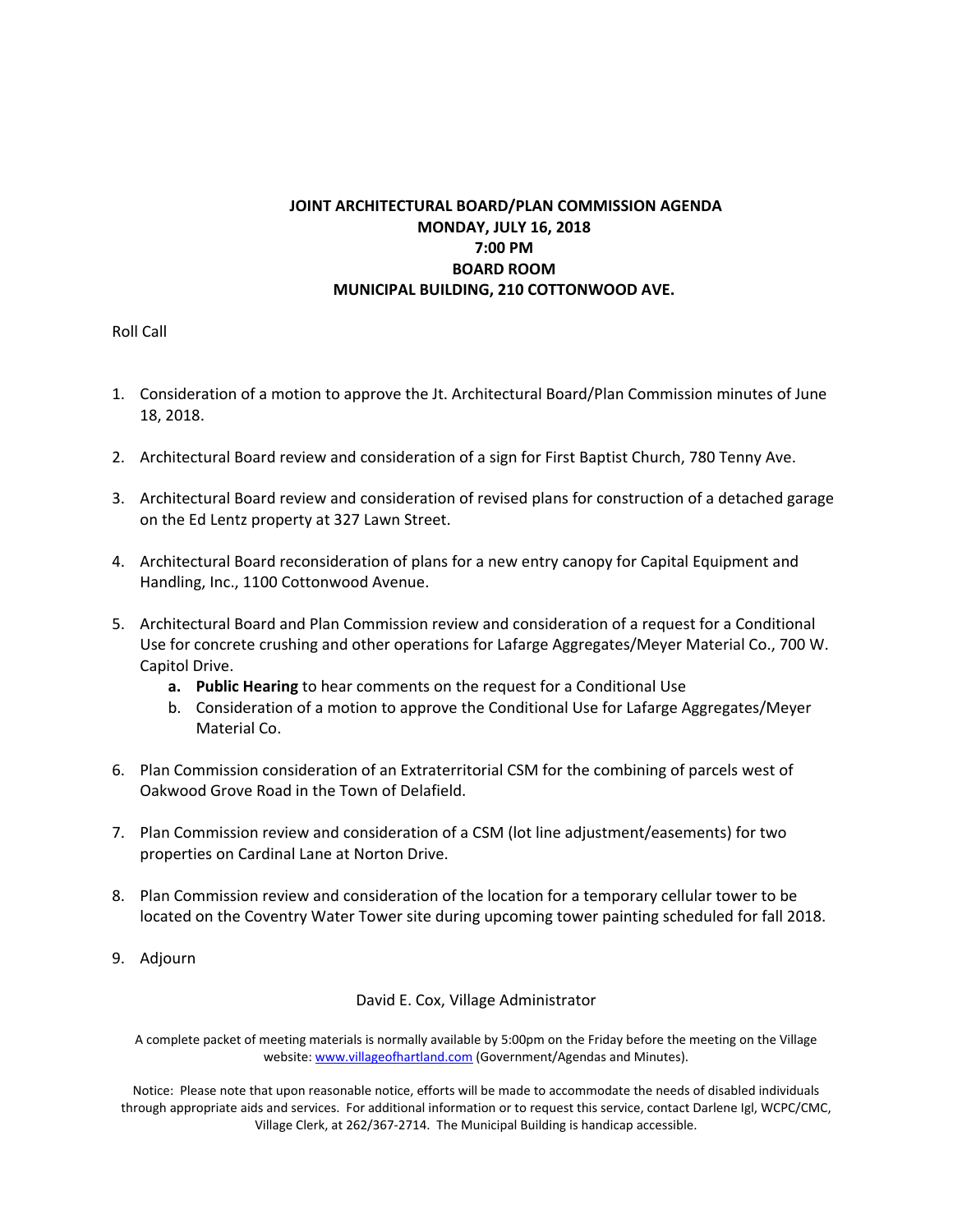## **MEMORANDUM**

**TO:** Architectural Board and Plan Commission

**FROM:** David E. Cox, Village Administrator

**DATE:** July 11, 2018

**SUBJECT:** Agenda Information – July 16, 2018

The following information relates to the upcoming Architectural Board and Plan Commission meeting agenda and includes additional or summary information and staff recommendations as necessary. The numbering will follow the numbering of the agenda.

Item 2 Related to a proposed replacement sign for First Baptist Church.

 Background: The church is proposing replacement of its existing sign (shown in the screen capture included with the packet) with one that is very similar and at the same location. The proposed sign meets the Sign Code requirements. Staff notes that the current sign is oriented parallel to the street as is shown in the hand-drawn landscaping plan in the church's submission. The site survey shows the sign oriented perpendicular to the street. This item should be clarified during the meeting.

Recommendation: Approve the proposed replacement sign.

Item 3 Related to revised garage plans at 327 Lawn Street.

 Background: In April, the Architectural Board considered and approved a version of this proposed garage. The owner has since revised both the building plans and the location of the proposed structure. The Architectural Board is asked to consider the revised proposal.

Recommendation: Consider and approve the revised garage plans.

Item 4 Related to an entry canopy at Capital Equipment.

 Background: In June 2017, the Architectural Board considered and approved this proposed entry canopy at Capital Equipment in the southern commercial park at 1100 Cottonwood Avenue. Approvals by the Architectural Board expire in one year and the work has not been completed. The company wishes to pursue the project and requests reconsideration and a new approval. They have submitted identical plans.

Recommendation: Consider and approve the canopy plans.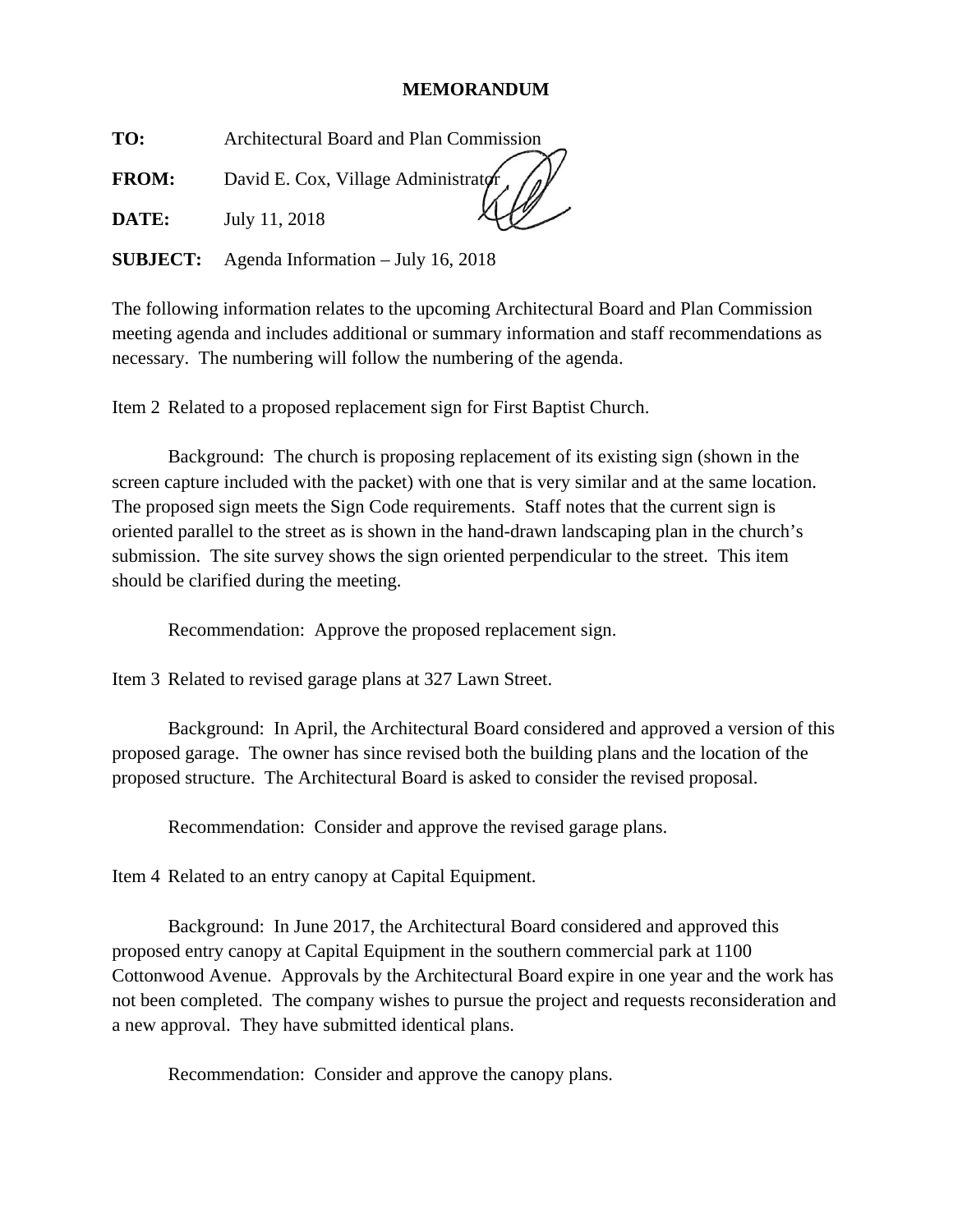Plan Commission Agenda Information July 11, 2018 Page 2

Item 5 Related to crushing and other operations at 700 W Capitol.

 Background: The owner is seeking a temporary Conditional Use Permit to crush existing remnant concrete on the site and to ship that material off site for use in construction. Also, the proposed Conditional Use Permit would authorize the other existing operations that are ongoing at the property including a ready mix concrete plant and vehicle storage and office operations related to the ready mix operation and a separate utility contractor. All uses in the Q-1 Quarrying/Extractive District are Conditional Uses. Based on review of the existing and proposed uses on the site, a draft Conditional Use Permit (CUP) has been written showing the terms under which the existing uses and proposed crushing use will be allowed. As a reminder, the Commission considered the matter preliminarily at its June 2018 meeting and will hold a public hearing at this meeting to receive comment. After the hearing, the Commission is asked to consider recommending approval of the CUP including the conditions outlined therein as being those of the Commission. Should the commission want any of those changed, it may do so at the meeting.

Recommendation: Recommend approval of the CUP.

Item 6 Related to an extraterritorial CSM in the Town of Delafield.

Background: Under its authority to approve land divisions and other similar actions within the extraterritorial zone around the Village (up to 1.5 miles from out limits) the Village is asked to consider this CSM, which combines four small properties into one parcel. The use of the property is not changing and there is no increase in the number of developable parcels.

Recommendation: Recommend approval of the CSM to the Village Board.

Item 7 Related to a CSM for the two properties on Cardinal Lane.

 Background: The owner of the two properties in question intends, as staff understands it, to sell the western of the two properties and is attempting to clarify existing easements and other matters prior to marketing the parcel. While there is no change to the number of parcels as a result of the CSM, it does partially eliminate the need for an easement that was required by the Village when the original CSM was approved in 1993. At that time, the Village required an ingress and egress easement on the property to accommodate the fact that the existing driveway from the western parcel to Cardinal Drive encroached onto the eastern parcel. At staff's suggestion, the new CSM moves the lot line in the front to allow the driveway to exist entirely on the western parcel. However, it should be noted that the access to the rear part of the